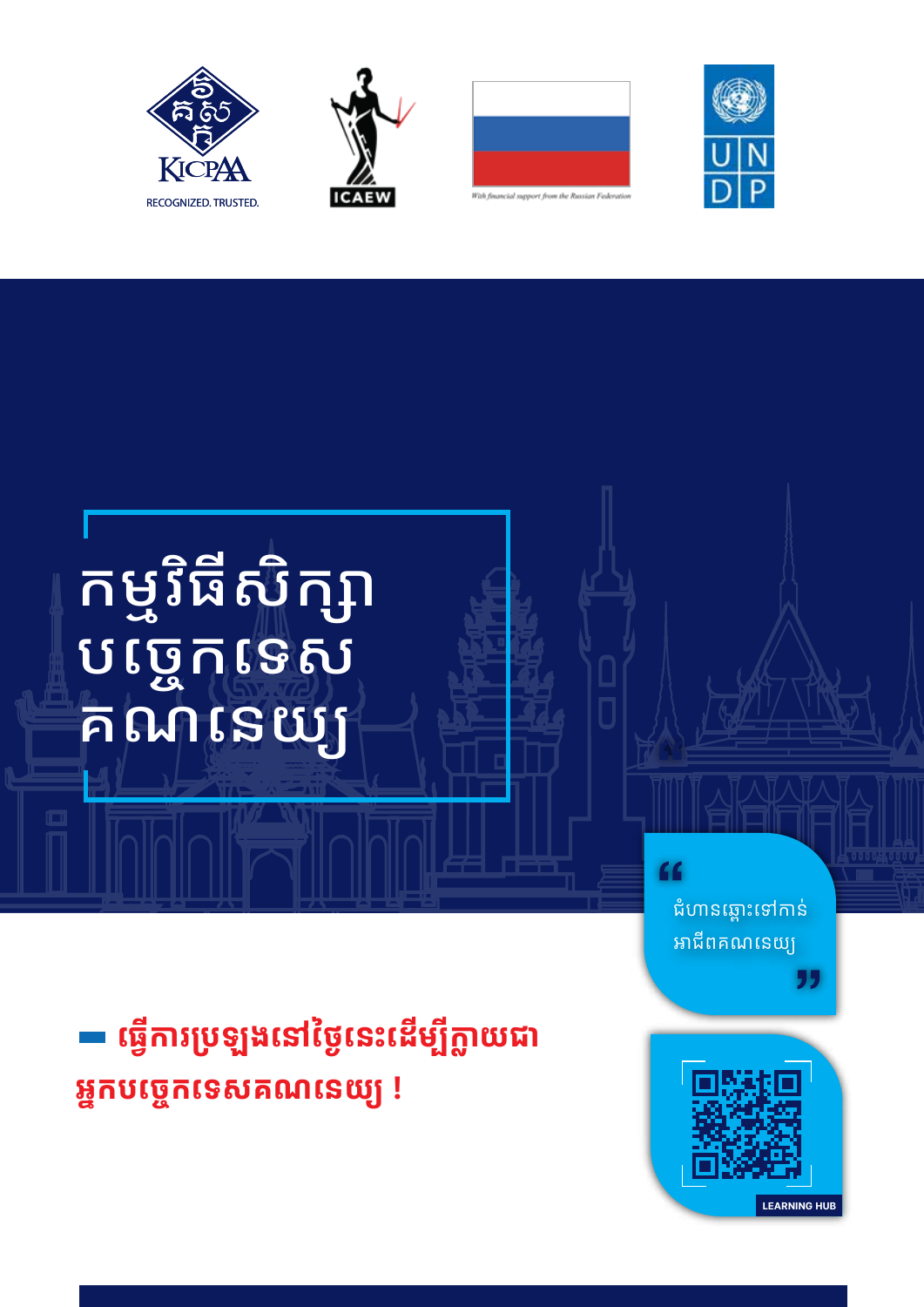កម្មវិធីសិក្សាបច្ចេកទេសគណនេយ្យ ថ្មីក្នុងប្រទេសកម្ពុជានឹងផ្តល់ឱកាស ការងារដល់យុវជនកម្ពុជាដែលមាន បំណងជ្រើសរើសជំនាញគណនេយ្យ

#### **អំពី វ.គ.ស.ក.**

- ជាស្ថាប័នមិនស្វែងរកប្រាក់ចំនេញ និងឯករាជ្យក្នុងវិជ្ជាជីវៈគណនេយ្យ និងសវនកម្មតែមួយគត់នៅកម្ពុជា
- បង្កើតឡើងដោយច្បាប់ និងបទប្បញ្ញតិនានា តាំងពីឆ្នាំ ២០០៣ /iii

 $m + 1$ 

ដើម្បីការពារផលប្រយោជន៍សាធារណៈនិងផលប្រយោជន៍វិជ្ជាជីវៈ គ្រប់គ្រង សមាជិករបស់ខ្លួនដោយផ្តល់នូវការអភិវឌ្ឍសមត្ថភាពក្នុងវិជ្ជាជីវៈ ចូលរួមជម្រុញ អនុលោមភាពនៃស្តង់ដារ ក្រមសីលធម៌វិជ្ជាជីវៈ វិធាននិងបទប្បញ្ញតិនានា ព្រមទាំងអភិវឌ្ឍ និងគ្រប់គ្រងកម្មវិធីសិក្សាគណនេយ្យជំនាញ។

### អំពីកម្មវិធីសិក្សាបច្ចេកទេសគណនេយ្យថ្មី (ATQ)

ត្រូវបានអភិវឌ្ឍឡើងដោយ KICPAA ក្រោមការគាំទ្របច្ចេកទេសពី ICAEW និង ឧបត្ថម្ភធនពី Russian Federation និង UNDP Cambodia ។ ATQ អាចជួយ ឱ្យនិស្សិតចំណាយពេលខ្លីក្នុងការសិក្សា និងអាចសិក្សានៅនឹងកន្លែងរបស់គេផ្ទាល់។ និស្សិតគ្រប់ទីកន្លែងនៅកម្ពុជាអាចសិក្សាជាមួយស្ថាប័នបណ្តុះបណ្តាលដែលជាដៃគូ ឬដោយខ្លួនឯងតាមរយៈកម្មវិធី LEARNING HUB ។

ATQ គឺជាកម្មវិធីប្រទ្យុងសម្រាប់ការទទួលស្គាល់ជំនាញគណនេយ្យកម្រិតបច្ចេកទេស។ ក្រោយពេលប្រឡងជាប់ពីរមុខវិជ្ជាដំបូងនិស្សិតនឹងក្លាយជាអ្នកកាន់បញ្ជីគណនេយ្យ ប្រកបដោយសមត្ថភាព ដែលមានតម្រូវការទីផ្សារការងារខ្ពស់។

## ហេតុអ្វីគួរជ្រើសរើស ATQ? -

- $\bullet$  ជាកម្មវិធីគណនេយ្យជំនាញដែលមានការទទួលស្គាល់
- $\blacklozenge$  អាចបត់បែនក្នុងការសិក្សា
	- សិក្សាដោយខ្លួនឯងតាមរយៈកម្មវិធី LEARNING HUB
	- សិក្សាជាមួយស្ថាប័នបណ្តុះបណ្តាលដែលជាដៃគូនៅកម្ពុជា
- $\blacklozenge$  អាចចុះកម្មសិក្សាជាមួយក្រុមហ៊ុនដែលជាសមាជិករបស់ KICPAA
- $\bullet$  បន្ថែមគុណតម្លៃសម្រាប់អាជីពគណនេយ្យរបស់អ្នក
- $\blacklozenge$  មានឱកាសការងារខ្ពស់

#### ឆ្ពោះទៅថ្ងៃអនាគត



- ◆ សុខដុមរមនីយកម្មនៃកម្មវិធីសិក្សាគណនេយ្យទូទាំងប្រទេសដែលអាចពង្រឹង ដល់ប្រព័ន្ធអប់រំនៅកម្ពុជា
- ◆ បណ្តុះបណ្តាលជំនាញវិជ្ជាជីវៈដល់យុវជនដើម្បីត្រៀមខ្លួនក្នុងការប្រកបអាជីពនេះ
- $\bullet$  ផ្តល់នូវសេវាកម្មគណនេយ្យប្រកបដោយទំនុកចិត្តនិងប្រកបដោយវិជ្ជាជីវៈដែលជួយ ដល់សេដ្ឋកិច្ចកម្ពុជាឆ្ពោះទៅពេលអនាគត



## កម្មវិធីសិក្សាបច្ចេកទេសគណនេយ្យ



8th Floor, VTRUST Tower, St.169, Sangkat Veal Vong, Khan 7 Makara, Phnom Penh.

 $\boxed{0}$  +855 23 23 17 07

 $\infty$  education@kicpaa.org  $|\oplus|$  www.kicpaa.org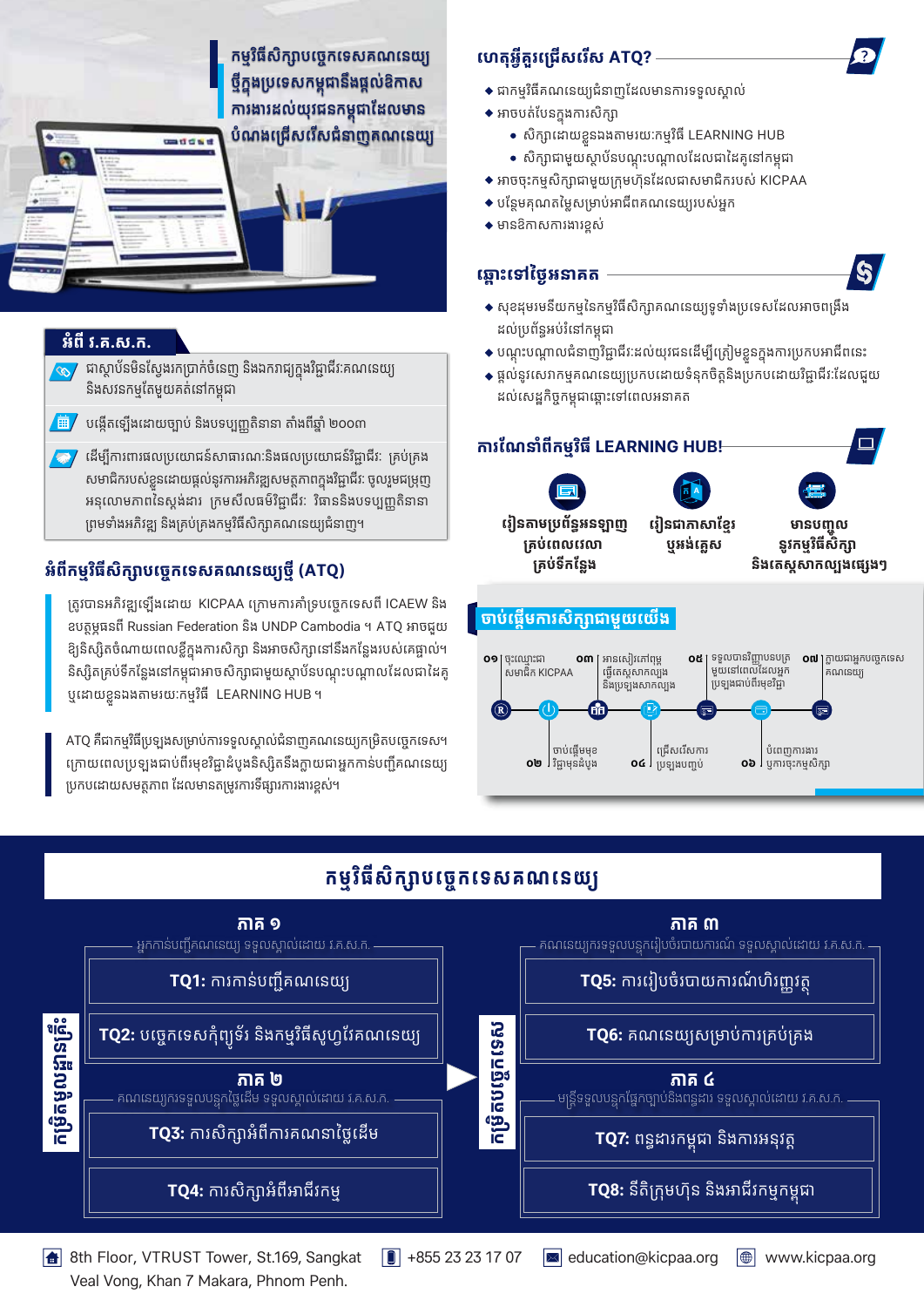







# **Cambodia Accounting Technician Qualification**

**A bridge to a career in accounting** "

 $66$ 

 *Take Your Exam Today to become an Accounting Technician !*